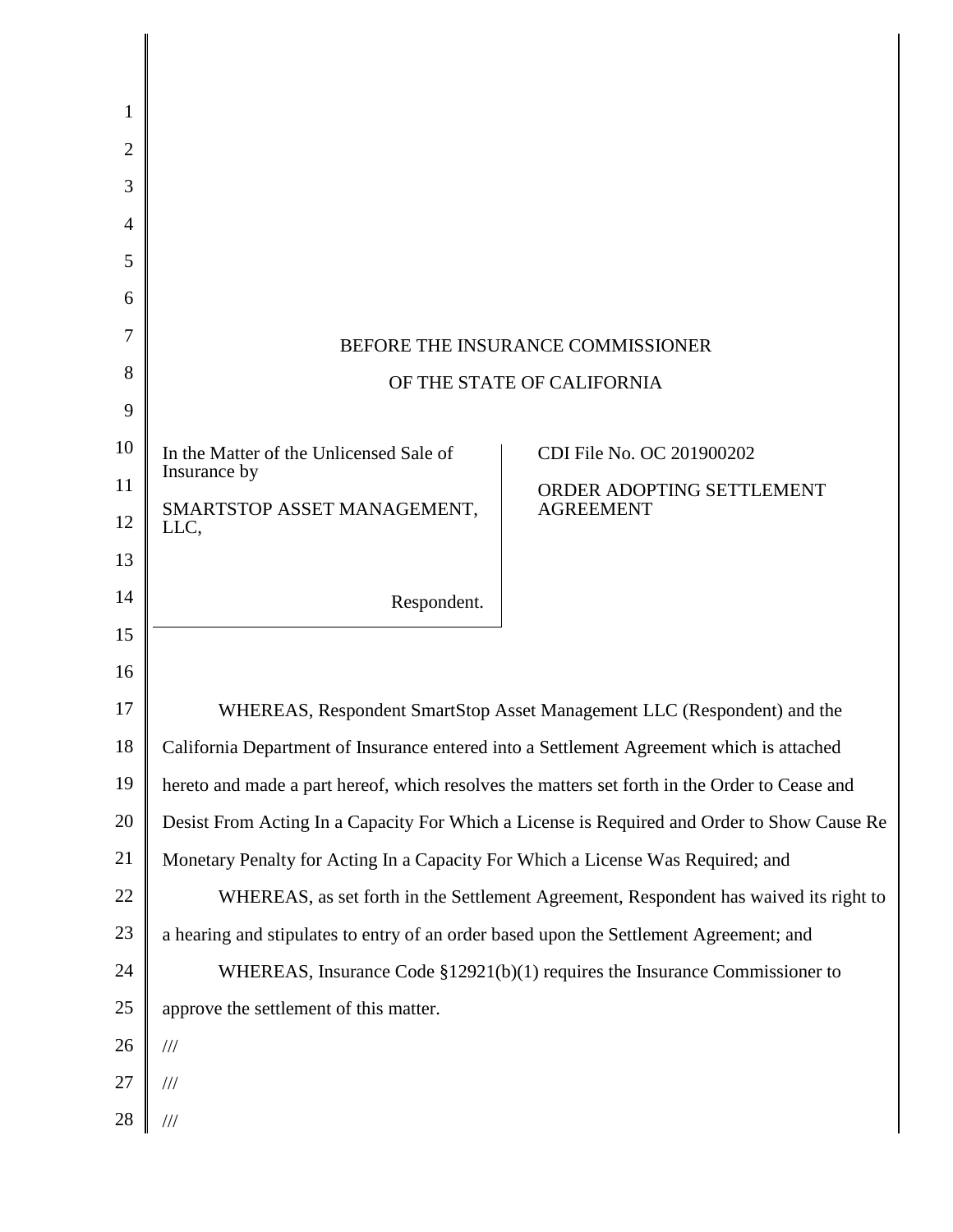| $\mathbf{1}$   | NOW, THEREFORE, IT IS ORDERED AS FOLLOWS:                                             |
|----------------|---------------------------------------------------------------------------------------|
| $\mathbf{2}$   | The Settlement Agreement is adopted by the Insurance Commissioner and its terms shall |
| 3              | be binding on Respondent.                                                             |
| $\overline{4}$ | This Order is effective immediately.                                                  |
| $\mathfrak{S}$ | Date: August 31, 2020<br>RICARDO LARA                                                 |
| 6              | <b>Insurance Commissioner</b>                                                         |
| 7              | aus<br>$\mu$                                                                          |
| 8              | By<br>Teresa R. Campbell                                                              |
| 9              | <b>Assistant Chief Counsel</b>                                                        |
| 10             |                                                                                       |
| 11             |                                                                                       |
| 12             |                                                                                       |
| 13             |                                                                                       |
| 14             |                                                                                       |
| 15<br>16       |                                                                                       |
| 17             |                                                                                       |
| 18             |                                                                                       |
| 19             |                                                                                       |
| $20\,$         |                                                                                       |
| 21             |                                                                                       |
| $22\,$         |                                                                                       |
| 23             |                                                                                       |
| $24\,$         |                                                                                       |
| $25\,$         |                                                                                       |
| $26\,$         |                                                                                       |
| $27\,$         |                                                                                       |
| $28\,$         |                                                                                       |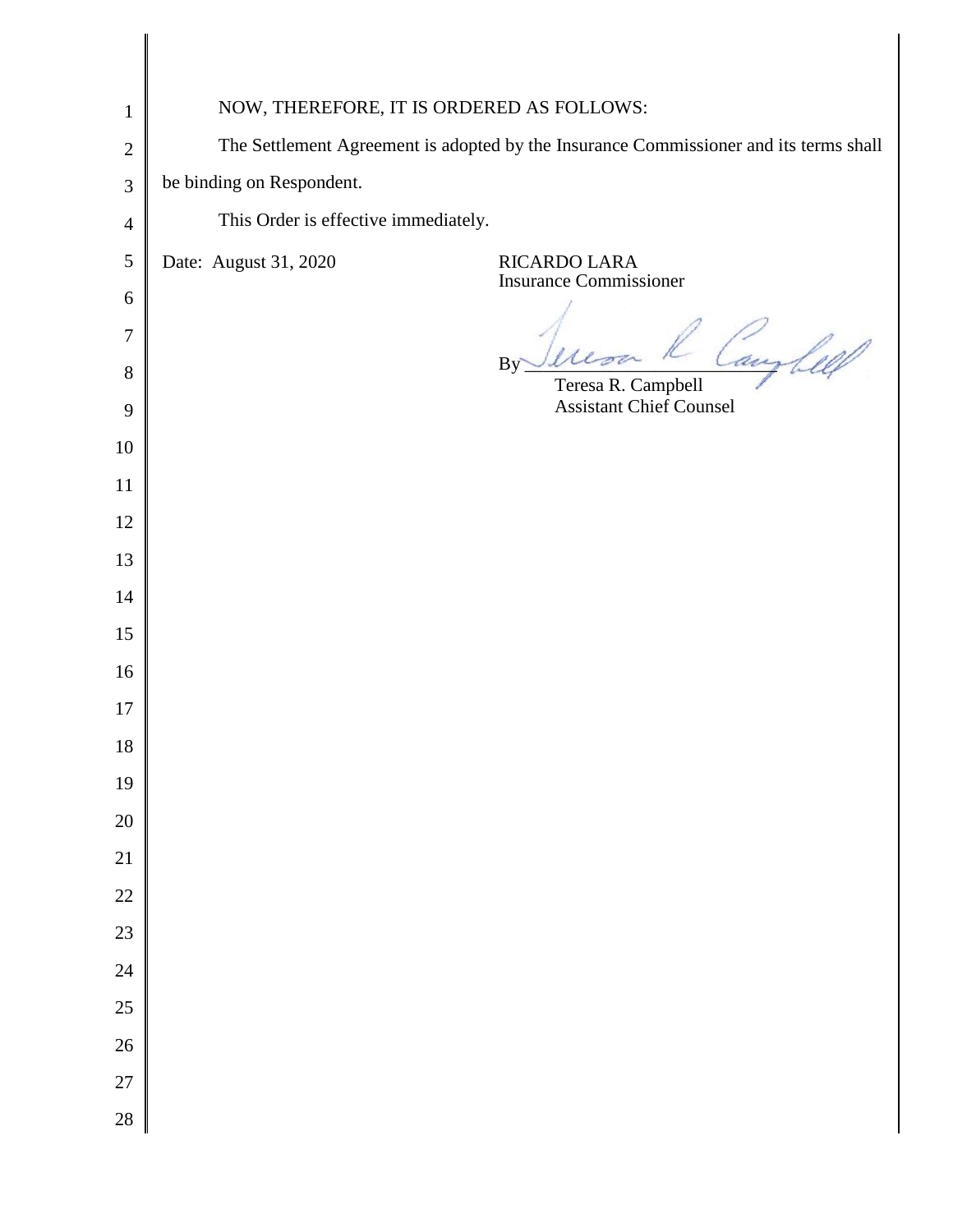| 1  | CALIFORNIA DEPARTMENT OF INSURANCE                                                                  |  |  |
|----|-----------------------------------------------------------------------------------------------------|--|--|
| 2  | <b>LEGAL DIVISION</b><br>Harry J. LeVine, Bar No. 105972                                            |  |  |
| 3  | 1901 Harrison Street, 4th Floor<br>Oakland, CA 94612                                                |  |  |
| 4  | Telephone: (415) 538-4109<br>Facsimile: (510) 238-7830                                              |  |  |
| 5  | Email: harry.levine@insurance.ca.gov                                                                |  |  |
| 6  | Attorneys for the California Department of Insurance                                                |  |  |
| 7  | BEFORE THE INSURANCE COMMISSIONER                                                                   |  |  |
| 8  | OF THE STATE OF CALIFORNIA                                                                          |  |  |
| 9  |                                                                                                     |  |  |
| 10 | In the Matter of the Unlicensed Sale of<br>CDI File No. OC 201900202<br>Insurance by                |  |  |
| 11 | <b>SETTLEMENT AGREEMENT</b><br>SMARTSTOP ASSET MANAGEMENT,                                          |  |  |
| 12 | LLC,                                                                                                |  |  |
| 13 |                                                                                                     |  |  |
| 14 | Respondent.                                                                                         |  |  |
| 15 |                                                                                                     |  |  |
| 16 | The California Department of Insurance ("CDI") and SmartStop Asset Management LLC                   |  |  |
| 17 | ("SmartStop") enter into this Settlement Agreement as follows.                                      |  |  |
| 18 | I                                                                                                   |  |  |
| 19 | <b>RECITALS</b>                                                                                     |  |  |
| 20 | 1. CDI served an "Order to Cease and Desist from Acting in a Capacity for Which a                   |  |  |
| 21 | License is Required and Order to Show Cause Re Monetary Penalty for Acting in a Capacity for        |  |  |
| 22 | Which a License is Required" (the "C&D") on SmartStop on July 27, 2020, alleging as                 |  |  |
| 23 | specifically provided therein, that SmartStop acted as a joint venturer with certain entities in    |  |  |
| 24 | transacting self-storage insurance without complying with the requirements of Insurance Code        |  |  |
| 25 | §1758.7 et seq.                                                                                     |  |  |
| 26 | 2. SmartStop denies the allegations set forth in the C&D but in lieu of exercising its right        |  |  |
| 27 | to a hearing as provided for in Insurance Code $\S 12921.8(c)$ , agrees to resolve the C&D pursuant |  |  |
| 28 | to the terms set forth herein without admission of liability or wrongdoing.                         |  |  |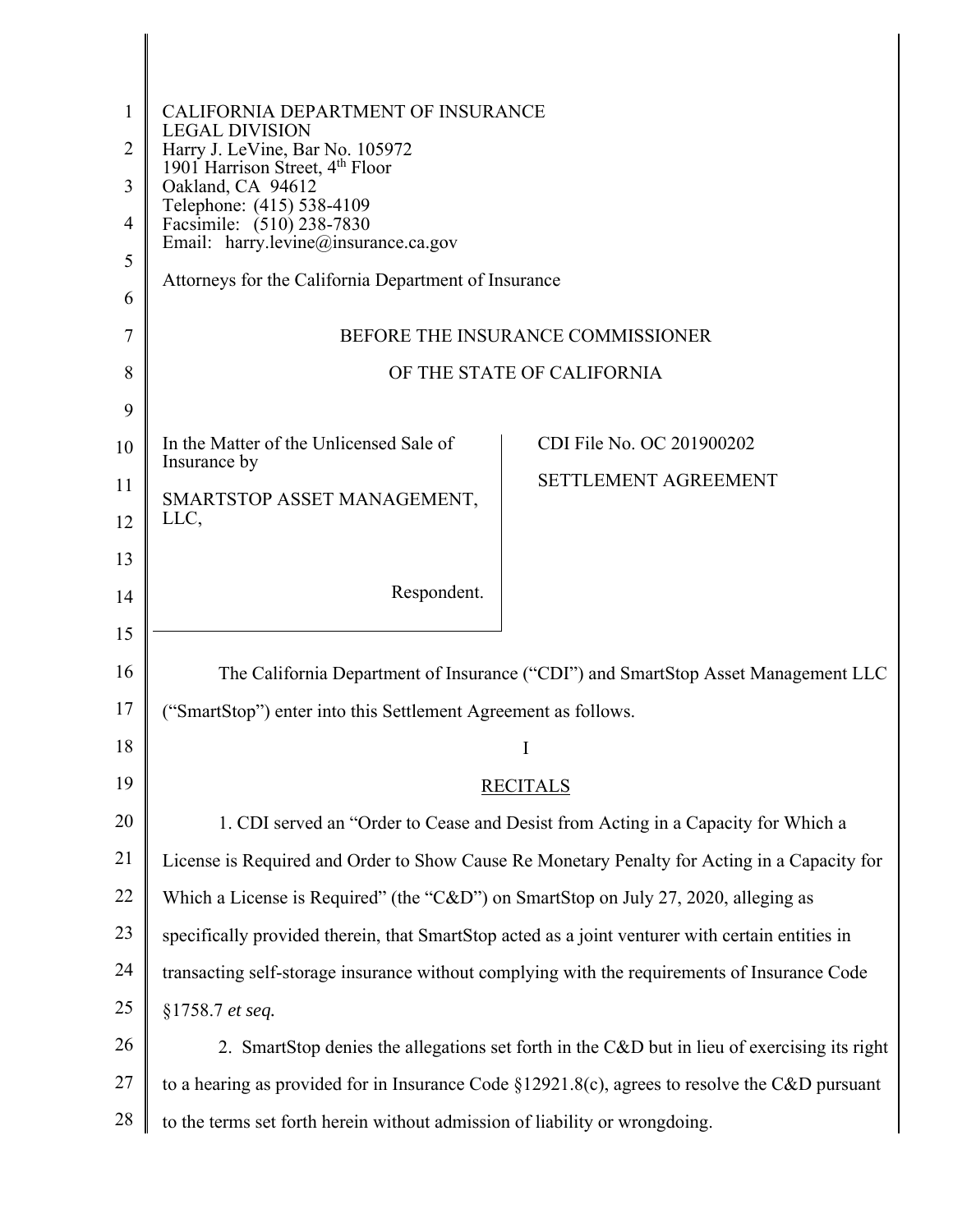| 1              | $\rm II$                                                                                        |  |
|----------------|-------------------------------------------------------------------------------------------------|--|
| $\overline{2}$ | <b>AGREEMENT</b>                                                                                |  |
| 3              |                                                                                                 |  |
|                | 1. Pursuant to Insurance Code $\S 12921.8(a)(3)$ , in resolution of the allegations in the      |  |
| 4              | C&D that SmartStop and/or certain affiliates acted in a capacity for which a license from the   |  |
| 5              | Insurance Commissioner is required, including the allegations that the "Protection Plan"        |  |
| 6              | described in the C&D is self-storage insurance for which a license is required to transact,     |  |
| 7              | SmartStop will pay a monetary penalty in the amount of \$250,000. Payment of the penalty will   |  |
| 8              | be invoiced by the Insurance Commissioner and will be due within 30 days of receipt of the date |  |
| 9              | of the invoice by SmartStop. The payment shall be mailed to the following address:              |  |
| 10             | California Department of Insurance                                                              |  |
| 11             | <b>Accounting Services Bureau</b><br>300 Capitol Mall, 13th Floor                               |  |
| 12             | Sacramento, California 95814                                                                    |  |
| 13             | 2. On the effective date of the Insurance Commissioner's order adopting this Settlement         |  |
| 14             | Agreement and concluding the proceeding commenced by the C&D, SmartStop will:                   |  |
| 15             | a. cease and desist from offering the Protection Plan in California in the form that the        |  |
| 16             | Protection Plan was offered to renters of California self-storage facilities commencing on      |  |
| 17             | or about August 1, 2019, as alleged in the C&D (the "Old Protection Plan");                     |  |
| 18             | b. terminate all in-force Old Protection Plans that it sold, to the extent any remain in-       |  |
| 19             | force, by no later than August 1, 2020, subject to the right of Old Protection Plan             |  |
| 20             | customers to submit claims in accordance with the terms of the Old Protection Plan based        |  |
| 21             | on acts and omissions occurring during the period when the Old Protection Plan was in-          |  |
| 22             | force; and                                                                                      |  |
| 23             | c. use its reasonable best efforts to cause its affiliates engaged in the self-storage          |  |
| 24             | business in California, including but not limited to SmartStop Self Storage REIT, Inc.,         |  |
| 25             | Strategic Storage Trust IV, Inc., Strategic Storage Growth Trust II, Inc. and each of their     |  |
| 26             | respective subsidiaries (collectively, the "SmartStop Affiliates") to:                          |  |
| 27             | (i) cease and desist from offering to new customers the Old Protection Plan in                  |  |
| 28             | California;                                                                                     |  |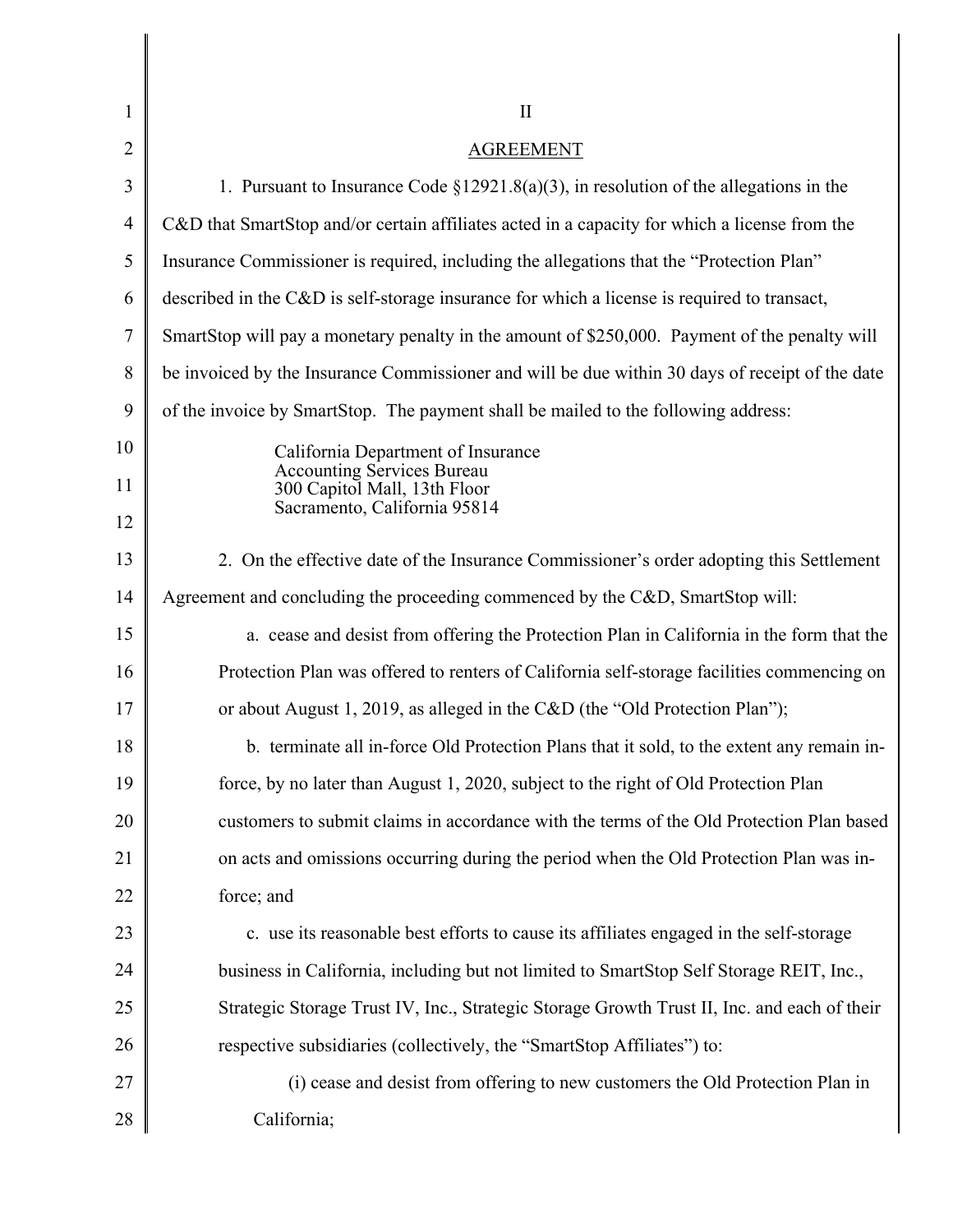| 1              | (ii) terminate all in-force Old Protection Plans no later than August 1, 2020,                                                                                                                                                                   |
|----------------|--------------------------------------------------------------------------------------------------------------------------------------------------------------------------------------------------------------------------------------------------|
| $\overline{2}$ | subject to the right of Old Protection Plan customers to submit claims in accordance                                                                                                                                                             |
| 3              | with the terms of the Old Protection Plan based on acts and omissions occurring                                                                                                                                                                  |
| 4              | during the period when the Old Protection Plan was in-force; and                                                                                                                                                                                 |
| 5              | (iii) to the extent not previously accomplished, issue a notice to existing                                                                                                                                                                      |
| 6              | customers informing them that:                                                                                                                                                                                                                   |
| 7              | (a) the Old Protection Plan will no longer be offered for sale in                                                                                                                                                                                |
| 8              | California;                                                                                                                                                                                                                                      |
| 9              | (b) existing customers will not have the option to continue the Old                                                                                                                                                                              |
| 10             | Protection Plan past July 30, 2020; and                                                                                                                                                                                                          |
| 11             | (c) the SmartStop Affiliates will offer a different protection plan                                                                                                                                                                              |
| 12             | described in the following paragraph effective as of August 1, 2020.                                                                                                                                                                             |
| 13             | 3. SmartStop advised CDI that, effective immediately as to new customers and effective                                                                                                                                                           |
| 14             | as of August 1, 2020 for existing customers, the SmartStop Affiliates will offer a protection plan                                                                                                                                               |
| 15             | to renters of self-storage facilities (the "New Protection Plan") that identifies risks that the                                                                                                                                                 |
| 16             | SmartStop Affiliates will assume or retain from such renters substantially as follows (the                                                                                                                                                       |
| 17             | "Release Language"):                                                                                                                                                                                                                             |
| 18             | LIMITED RELEASE OF LIABILITY FOR PROPERTY DAMAGE: No                                                                                                                                                                                             |
| 19             | bailment is created by this Agreement. Neither Owner nor Manager is a<br>warehouseman engaged in the business of storing goods for hire. The exclusive                                                                                           |
| 20             | care, custody and control of any and all property stored in the Leased Space shall<br>remain vested in the Occupant. Notwithstanding the foregoing, Owner and                                                                                    |
| 21             | Manager shall each retain, rather than contractually extinguish to the extent<br>permitted by law, their liability as imposed by law for loss of or damage to your                                                                               |
| 22             | stored property resulting from the Owner's or Manager's negligence or as a result<br>of acts or omissions for which either the Owner or Manager is liable under the<br>law. The retained liability of Owner and Manager for such loss or damage, |
| 23             | however, is subject to the limitations and conditions set forth in an amendment to<br>this Agreement titled "Waiver of Insurance Requirement and Limited Release of                                                                              |
| 24             | Liability for Property Damage."                                                                                                                                                                                                                  |
| 25             | 4. CDI acknowledges that the Release Language is not insurance within the meaning of                                                                                                                                                             |
| 26             | Insurance Code §1758.75.                                                                                                                                                                                                                         |
| 27             |                                                                                                                                                                                                                                                  |
| 28             |                                                                                                                                                                                                                                                  |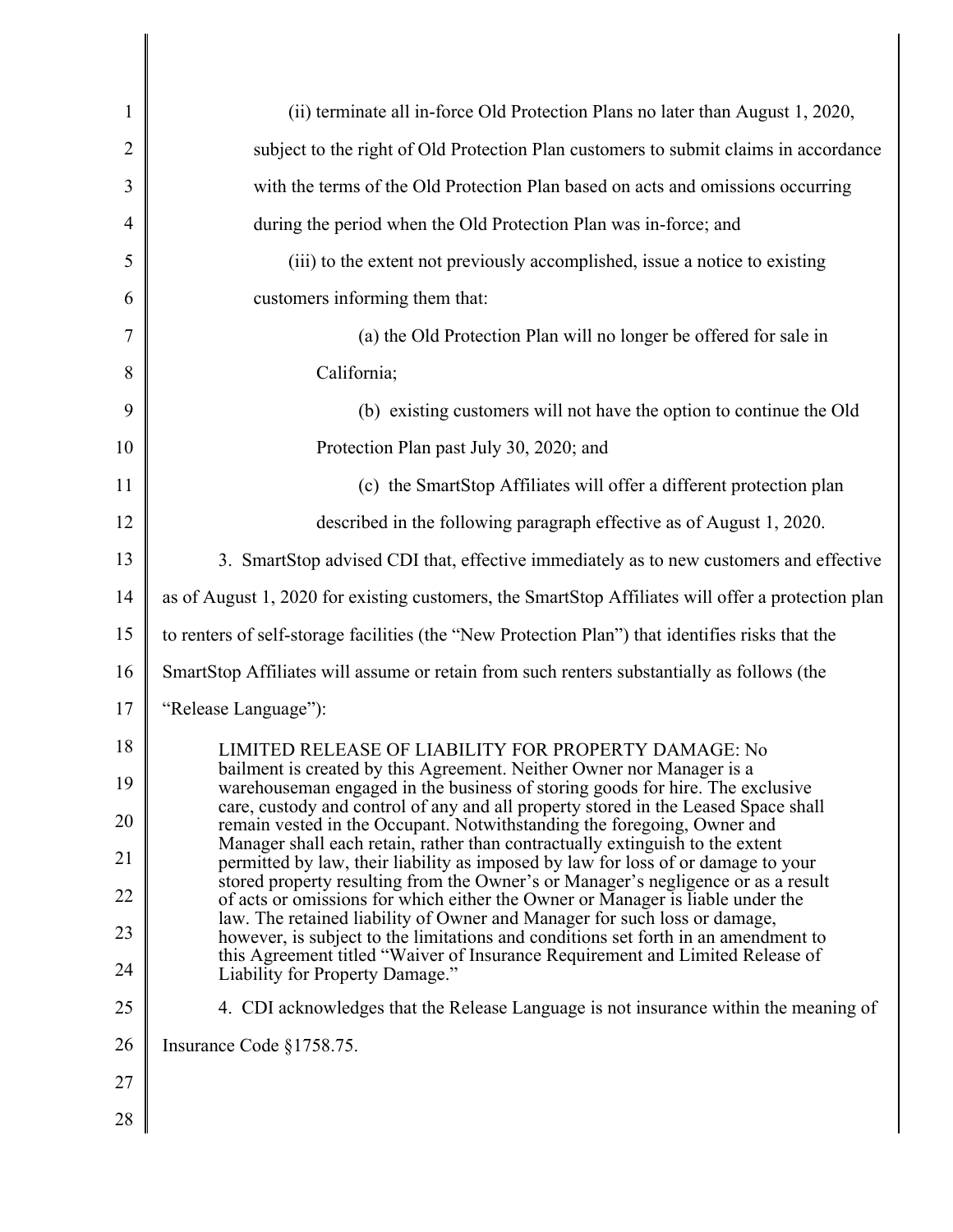1 2 3 4 5 5. Except for the Limited Release of Liability for Property set forth in Paragraph 3, the CDI has not reviewed the terms of the New Protection Plan and has not reviewed any agreements between renters of self-storage facilities and SmartStop Affiliates, and the CDI offers no opinion or agreement herein as to whether the New Protection Plan constitutes a bailment or whether the Owner or Manager constitutes a warehouseman thereunder.

6 7 8 9 10 11 12 13 14 15 16 17 18 19 20 21 22 23 24 6. CDI's acknowledgement in Paragraph 4 above is based solely on the Release Language and CDI has not reviewed any aspect of SmartStop's protection plan (however denominated) that will include the Release Language. CDI has not reviewed whether a protection plan that uses the Release Language contains other terms that could result in the protection plan being a self-storage insurance policy within the meaning of Insurance Code §1758.75 and subject to the requirements of Insurance Code §1758.7 *et seq.*. Further, CDI has not reviewed any insurance policies, contractual arrangements or other circumstances that could result in the protection plan being a self-storage insurance policy within the meaning of Insurance Code §1758.75 and that is subject to the requirements of Insurance Code §1758.7. Accordingly, nothing in this Settlement Agreement limits the Insurance Commissioner's right to determine that other terms of a protection plan, insurance policies, contractual arrangements or circumstances (collectively, "Other Circumstances") result in the protection plan being selfstorage insurance policy within the meaning of Insurance Code §1758.75 and subject to the requirements of Insurance Code §1758.7 *et seq.* The term "Other Circumstances" includes, but is not limited to, the manner in which the Release Language is implemented or enforced by SmartStop and SmartStop Affiliates. Nothing in this Settlement Agreement limits the Insurance Commissioner's authority to bring an action under Insurance Code §§1758.74 or 12921.8 if the Insurance Commissioner believes that a new protection plan that includes the Release Language is insurance as the result of Other Circumstances.

25 26 27 28 7. Nothing in this Settlement Agreement limits the Insurance Commissioner's authority to bring an action under Insurance Code §§ 1758.74 or 12921.8 against any SmartStop Affiliate that fails to: (i) terminate Old Protection Plans in California by August 1, 2020 as described in paragraph 2 above, or (ii) cease and desist from offering the Old Protection Plan for sale to new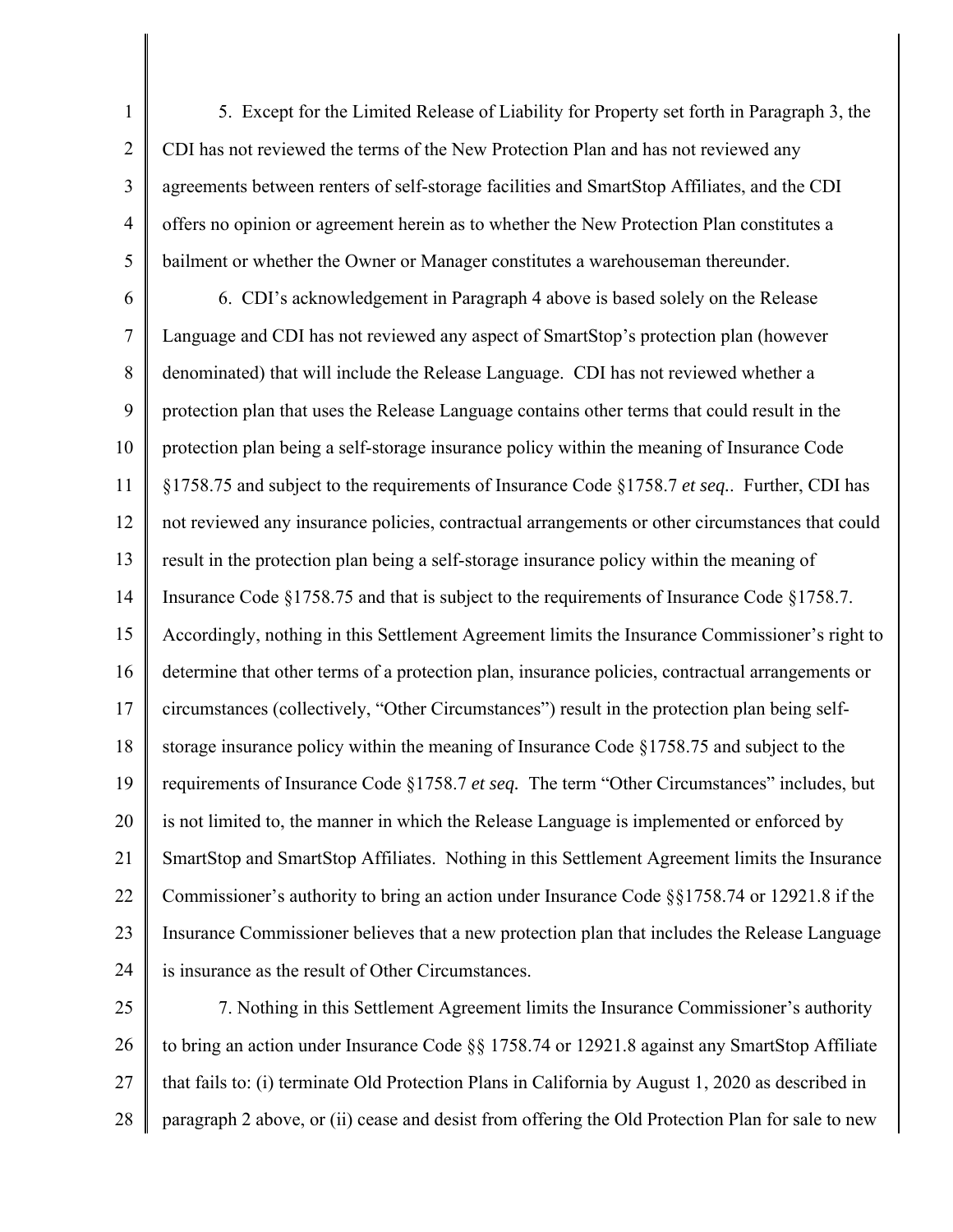1

customers in California after August 1, 2020.

2 3 4 5 8. SmartStop waives a hearing on the C&D and all other due process rights that may be accorded by the California Administrative Procedure Act (Government Code sections 11500- 11528), the Insurance Code, the California Constitution, the United States Constitution, and every other statute, case and regulation.

 California law, without regard to choice of law considerations. 6 7 9. This Settlement Agreement will be interpreted and construed in accordance with

8 9 10. SmartStop acknowledges that this Settlement Agreement is a public record pursuant to Government Code §6250 *et seq.* and will be posted on CDI's internet website.

10 11 12 11. This Settlement Agreement may be executed in counterparts, each of which shall constitute duplicate original. Execution by facsimile or by electronically transmitted signature shall be fully and legally binding.

13 14 15 16 12. This Settlement Agreement shall enure to the benefit of the parties, the SmartStop Affiliates, and their respective successors and assigns. As such, the SmartStop Affiliates are recognized as third party beneficiaries that are entitled to the rights and benefits hereunder, and CDI agrees that it will not assert the allegations of the C&D against the SmartStop Affiliates.

17 18 19 20 11. SmartStop acknowledges that Insurance Code section 12921(b)(1) requires the Insurance Commissioner to approve this Settlement Agreement. The terms and conditions contained herein and the acceptance of those terms and conditions are contingent upon the Insurance Commissioner's approval.

21 22 [The remainder of this page is intentionally left blank and the signature page follows immediately hereafter.]

- 23 ///
- 24 ///
- 25 ///
- 26 ///
- 27 ///
- 28 ///